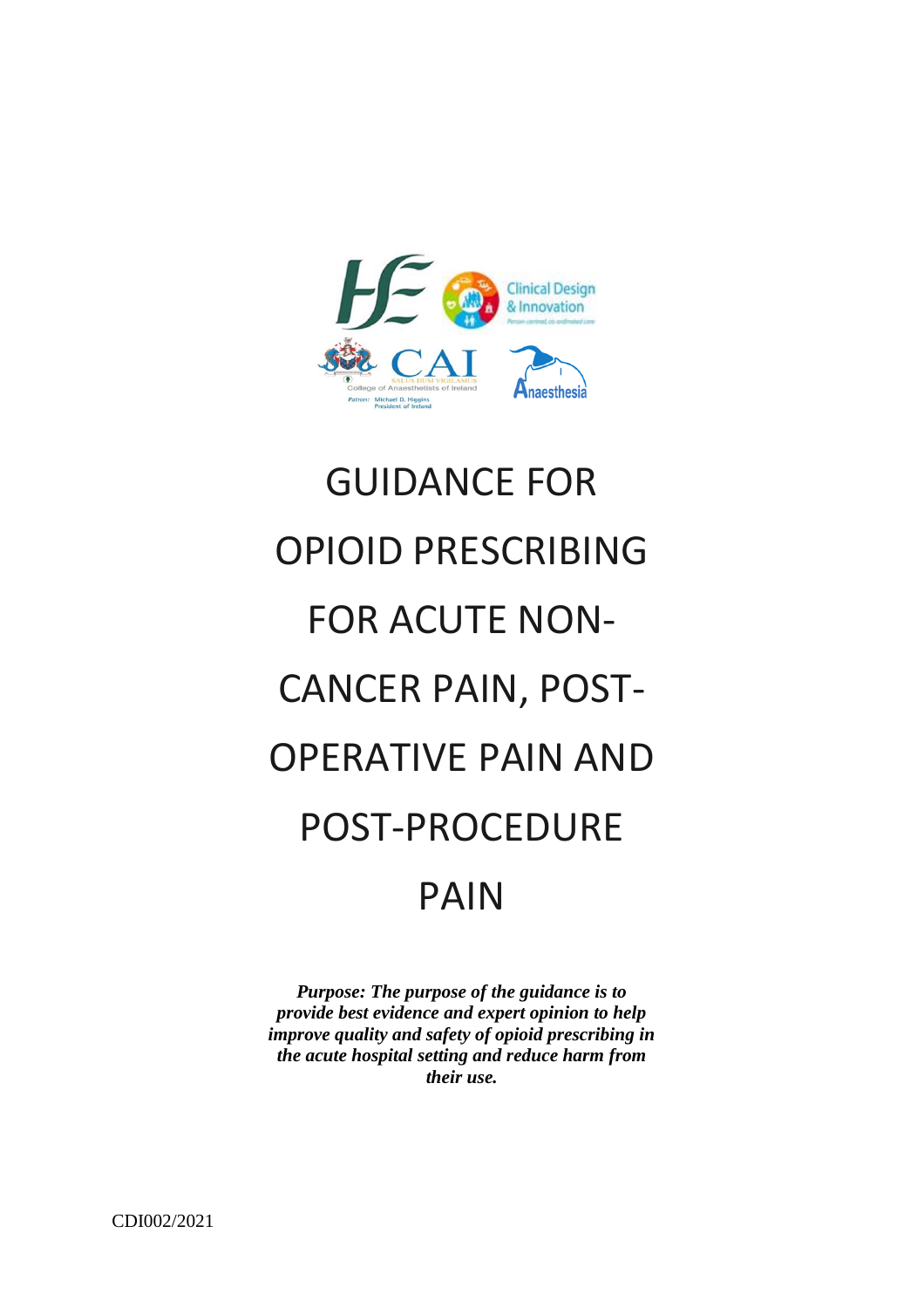|                               |                      |  | inical Desig                                                                  |
|-------------------------------|----------------------|--|-------------------------------------------------------------------------------|
| Title of Guidance Development |                      |  | Guidance for quality and safety of opioid                                     |
| Group:                        |                      |  | prescribing in Acute Hospitals<br>National Clinical Programme for Anaesthesia |
| Approved by:                  |                      |  | DR VIDA HAMILTON                                                              |
| Unique Identifier Number:     |                      |  | CDI002/2021                                                                   |
| <b>Version Number:</b>        |                      |  | <b>VERSION: 1.3</b>                                                           |
| <b>Publication Date:</b>      |                      |  | 19/01/2022                                                                    |
| Date for Revision:            |                      |  | 1ST QUARTER 2024                                                              |
| <b>Electronic Location:</b>   |                      |  |                                                                               |
| <b>Version</b>                | <b>Date Approved</b> |  | <b>List Section Numbers Changed</b><br><b>Author</b>                          |
|                               |                      |  |                                                                               |
|                               |                      |  |                                                                               |
|                               |                      |  |                                                                               |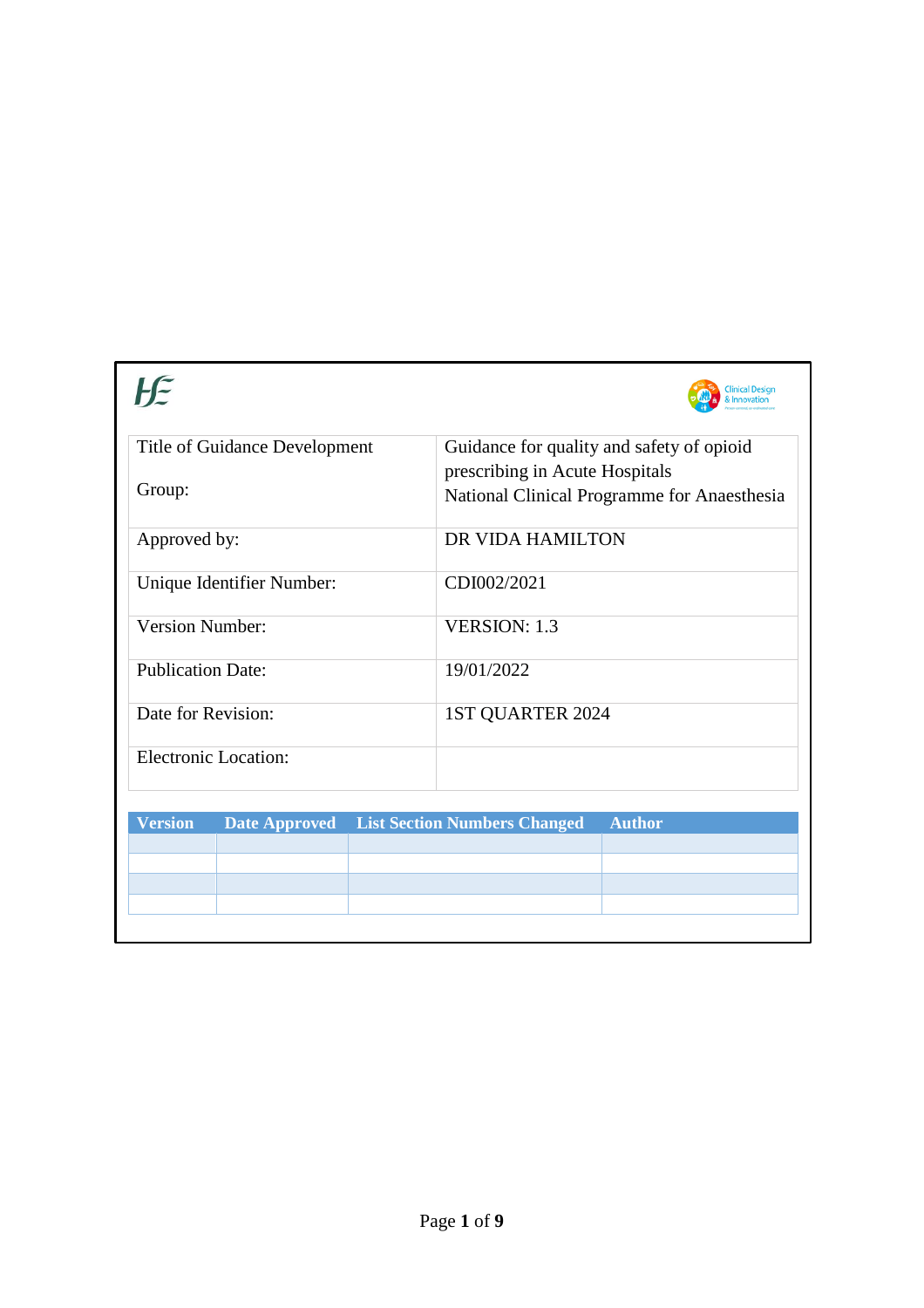**Recommendations:**

- **1. Slow release opioids are not routinely recommended for most patients with acute noncancer pain, post-operative pain and post-procedure pain.**
- **2. Immediate release opioids should be prescribed for a maximum of 4 days for acute pain management and only if clinically indicated.**
- **3. Careful consideration should be given to the requirement for opioid analgesia, including short-acting, on discharge for acute non-cancer pain, post-operative pain and postprocedure pain.**
- **4. A Patient Information Leaflet (PIL) should be supplied on discharge.**
- **5. Patients should be informed, as part of the discharge process, of the risks associated with opioid analgesia, including addiction.**
- **6. Patients should be informed, as part of the discharge process, of the requirements to safely dispose of unused opiate medication and how they can do this, both verbally and in writing.**

**Implementation of recommendations:**

- **1. This is a patient safety initiative and falls under the remit of the hospital drug and therapeutics committee for implementation with input from patient quality and safety committee by agreement.**
- **2. These recommendations should be communicated to all new prescribing staff at their induction, or upon completion of training as a competent prescribing staff member.**
- **3. These recommendations should be subject to periodic audit and review to support compliance.**
- **4. These recommendations do not pertain to patients with cancer pain or complex pain syndromes. Where opioid analgesia is prescribed for these purposes it should be clearly documented in the patients notes, discharge letter and/or drug kardex.**
- **5. For patients, with acute (not cancer, not complex pain syndrome) pain where a longer, but nonetheless clearly defined, period of opioid analgesia is anticipated, this can only be prescribed by a senior decision maker i.e. Consultant, Registrar or Advanced Nurse Practitioner.**
- **6. Patients with pre-existing cancer pain and/or complex pain syndromes may require acute pain specialist input to support addressing acute on chronic pain requirements.**
- **7. Feedback from compliance/ implementation audits should be presented to clinicians at educational fora and by email and include further recommendations or changes to recommendations based on the audit findings.**
- **8. Changes to recommendations need to be authorised by the drugs and therapeutics committee and be such to enhance compliance with the principles of this safety initiative and not to suit prescribers.**
- **9. Communication to relevant local stakeholders e.g. the GP and Pharmacy communities should occur in advance of rollout of this guidance.**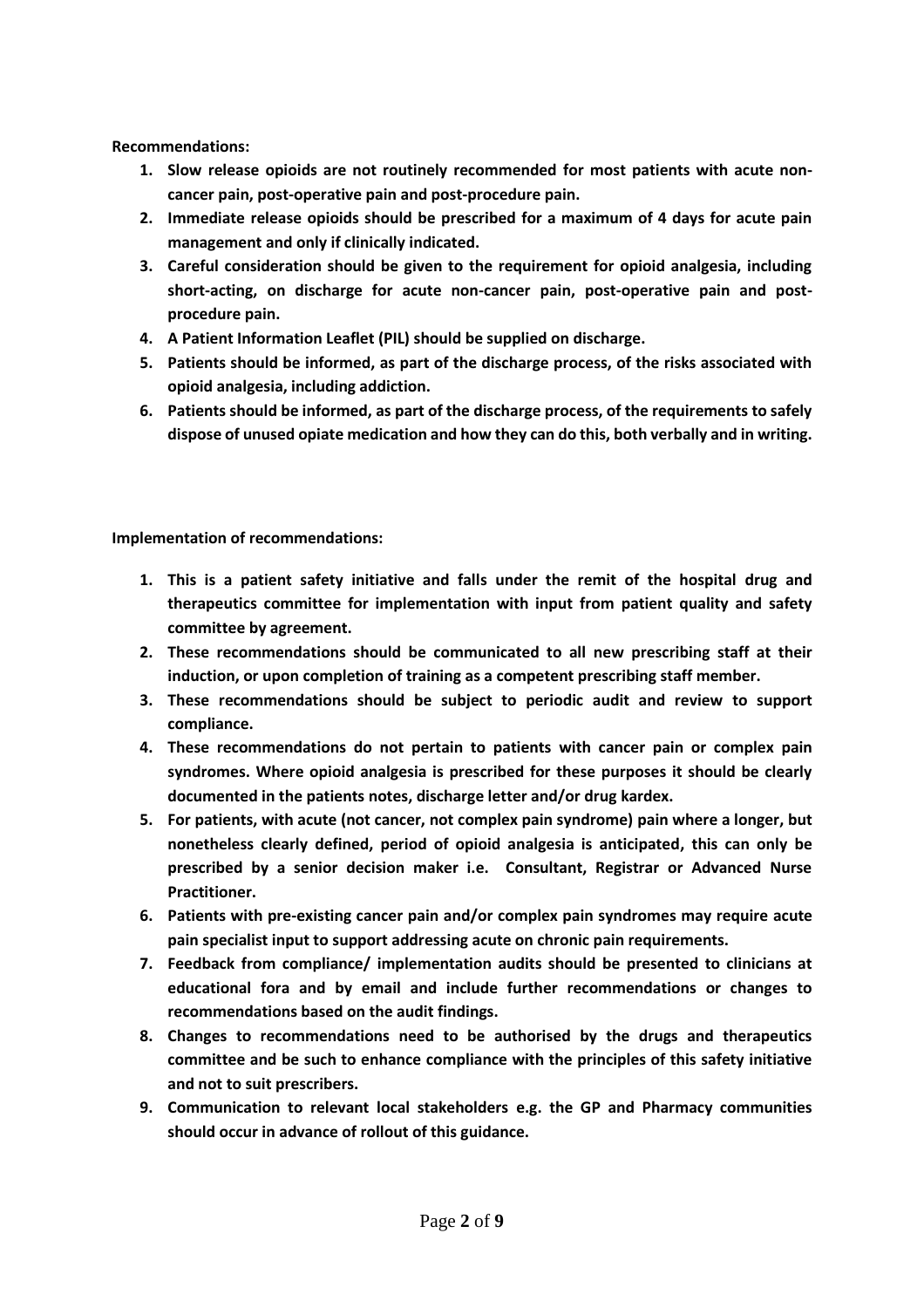#### **Introduction**

Opioids are effective and integral medicines in balanced multi-modal analgesic techniques for the management of acute non-cancer pain. The international economic and social repercussions of the opioid crisis are well documented<sup>1</sup>. In Ireland, numbers of prescribed opioids are increasing yearly, out of proportion to population increase<sup>2</sup>. Acute hospitals are a major source of initial opioid prescriptions into communities<sup>3</sup>. Recently, a number of International consensus statements on prevention of opioid related harm in the setting of acute pain have been published<sup>4,5</sup>.

This HSE (Health Service Executive of Ireland) guidance provides the prescriber and patient with simple, standard, evidence and expert-opinion based strategies to balance prescribing for adequate analgesia for acute pain to facilitate functional recovery while at the same time reducing the risk of opioid related harm.

**It is recognised that for certain procedures and for certain patients it may be necessary to write prescriptions not in keeping with this guidance.** 

**All prescriptions for opioids should be individualised based on patient and procedure specific factors.**

#### **Background**

Opioids are essential anti-nociceptive medicines for the management of acute pain. Acute pain is that relating to tissue damage and usually resolves with healing, for example post-operative pain.

The numbers of opioid prescriptions for all indications have increased over the past number of years. There is a paucity of data to specify the main sources. However, combining data deduced from PCRS<sup>6</sup> (Primary Care Reimbursement Service) with the knowledge that Ireland is above the OECD<sup>7</sup> (Organisation for Economic Cooperation and Development) average for opioid related deaths, and surveys commissioned by NACDA<sup>8</sup> (National Advisory Committee on Drugs and Alcohol) which demonstrate increasing prevalence in opioid use (across lifetime, last year and last month) strategies are required to improve knowledge and ensure safety with regard to use of these medications.

It is conceivable that without protective measures and strategies such as this guidance, that Ireland could see itself in situations like those in the USA where the opioid crisis has reached epidemic proportions and was declared a public health emergency in late 2017<sup>9</sup>.

It is recognised that it is often the most junior members of medical and surgical teams that are responsible for writing discharge prescriptions.

With over 20 National clinical programmes reporting to the Acute Hospitals Division of the HSE, along with the knowledge that the majority of doctors pass through the acute hospital system at some stage of their career, acute hospitals are an appropriate initial target for improvement in the practice of opioid prescribing. Since 2014, the Annual report by NCPA (National Clinical Programme for Anaesthesia) and the hospital pricing office on the number of anaesthetics administered in Ireland has consistently reported a figure of approximately 233,000 per year<sup>10</sup>. The most recent figure being 233,087 for 2018. The majority of these patients will likely have been considered for an opioid medication in their treatment. This is one specific area of practice in acute pain for which opioids are often prescribed and represents a significant proportion of people every year.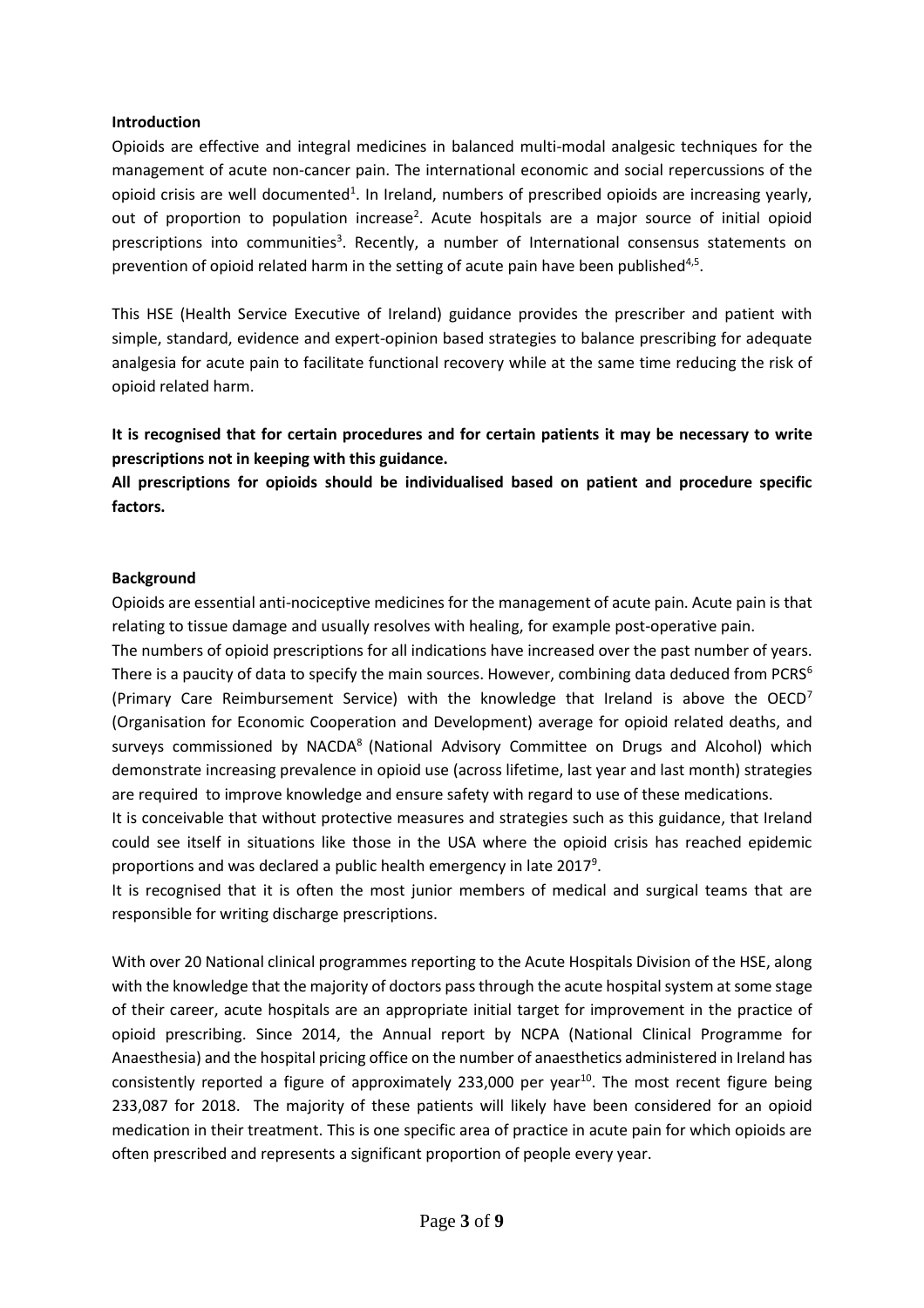In 2019, the Acute Hospitals division of the HSE set up a multidisciplinary working group with the intention of providing recommendations to the HSE to identify key areas for improvement in practice based on best available evidence and expert opinion.

This guidance is the first step in what is envisaged to be an incremental multidisciplinary and multifaceted approach to improved quality and safety of patient care and prescriber knowledge regarding opioid medications in the acute hospital setting. It is an introduction to opioid stewardship, which involves co-ordinated interventions or a healthcare-system wide approach to promote and monitor safe and appropriate use of opioid medications.

# **Contents and Scope**

There are three parts to the guidance:

- 1. Slow release opioids are not routinely recommended in this setting
- 2. Duration of prescription of 4 days maximum prior to review
- 3. Appropriate disposal of opioid medications to prevent diversion and misuse

## **Part 1: Slow release opioids are not routinely recommended in this setting**

Slow release (Long-acting/sustained release/modified release) opioids are not recommended in this setting.

*Rationale:* These formulations have been associated with an increased risk of persistent postoperative opioid use as well as increased risk of opioid related ventilatory impairment $^{11,12}$ . This guidance is in keeping with most recent international guidance on this topic $^{13,14,15}$ .

## **Part 2: Duration of prescription of 4 days maximum prior to review**

A duration of 4 days for opioids for acute pain is routinely recommended as part of balanced multimodal analgesia. Not all patients will require four full days of opioid medications. However, other non-opioid medication analgesic medication may be continued for longer than 4 days if required

## *Rationale:*

The recommendation of 4 days prescription of opioid medication has both a practical and evidence basis. Four days will adequately provide analgesia for a bank holiday weekend, when access to pharmacy or further prescription may be difficult.

It has been shown that the quantity of opioids that patients are provided with at discharge impacts their consumption after surgery<sup>16</sup>. As patients recover, their requirements for opioid analgesics reduce. As such, after four days, it is expected that for the majority of patients this will be an adequate amount. This is in keeping with international recommendations which suggest that the duration of the prescription should be 3-5 days<sup>13,17</sup>. Over-prescription creates a source for diversion of medications*.* A higher proportion of opioids prescribed after surgery increases risks of persistent post-operative opioid use<sup>18</sup>. It is acknowledged that there will be certain patient and procedure specific circumstances where a longer prescription is required. This may include certain orthopaedic operations, operations on the abdominal or thoracic cavity (e.g., Open Reduction Internal Fixation of orthopaedic fractures or joint replacement, open Aortic Aneurysm Repair, Lung Lobectomy).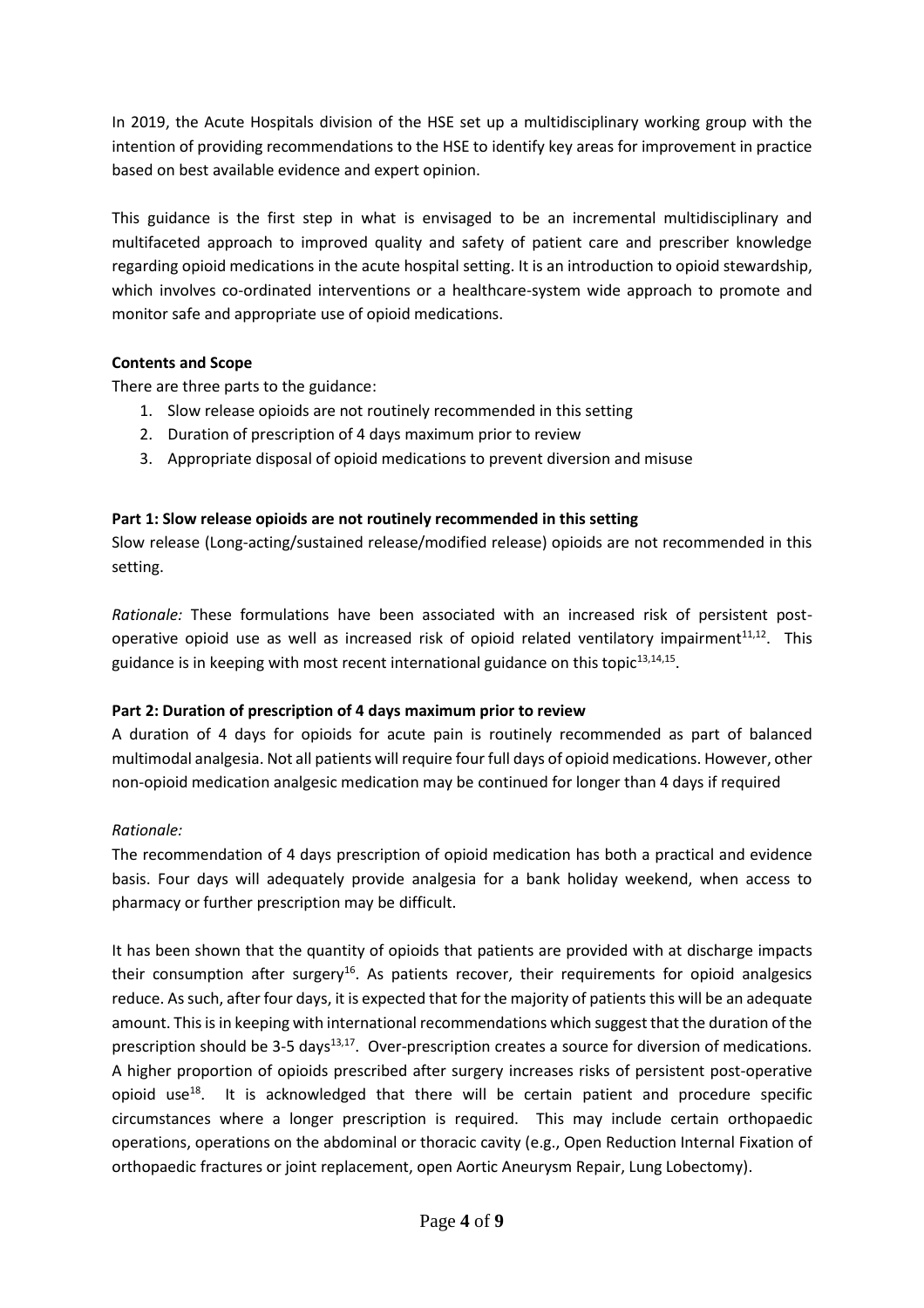## **Part 3: Appropriate disposal of opioid medications to prevent diversion and misuse**

Patients should return any unused or expired medicines to a registered community or hospital pharmacy premises for safe disposal.

*Rationale:* Addiction surveys suggest that over half of adults who misuse opioids obtain them from their households and friends<sup>19</sup>. If one considers that between 40-94% of discharge prescriptions for opioid medications are unused<sup>20,21</sup>, this has great potential for diversion and therefore harm. By promoting appropriate and safe disposal of these medications, it is hoped that there will be a reduction in supply in the community of unused medications. Unintentional overdose in paediatric population is also a concern, and a cause of preventable deaths.

#### **Future Directions**

Further recommendations were provided by the working group. The HSE recognises that advances in eHealth will in time lead to improved ability to track and audit the prescription of opioids. This knowledge will contribute to enhanced safety in the prescription of opioid medications in the acute hospital setting.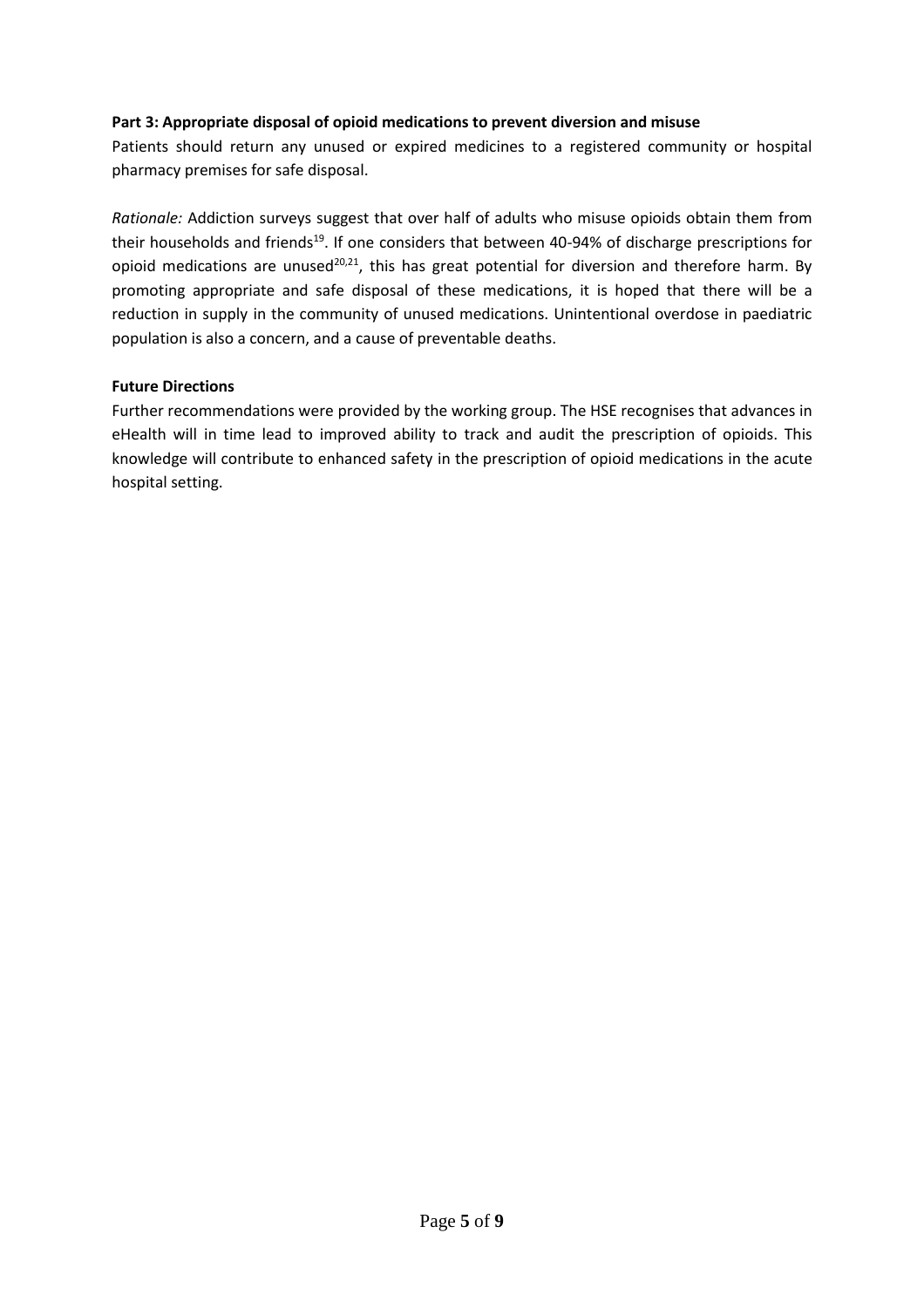## **Appendix 1: Members of the HSE working group for prescribing opioids for acute pain**

Dr. Jeremy Smith, Clinical Lead, National Clinical Programme for Anaesthesia Dr. Camillus Power, Consultant Anaesthetist, Director of Training CAI Dr. Conor Hearty, Consultant Anaesthetist/Pain Medicine Dr. Padraig Sheeran, Consultant Anaesthetist, CAI liaison Dr. Brian Creedon, Consultant Palliative Medicine Physician Dr. Kevin McCarthy, Consultant Anaesthetist/Pain Medicine CHI Dr. Ide De Largy, General Practitioner Dr. Paul Gilvarry, Pharmacist, Acute Operations Drug Management Programme Dr. Amy Donnelly, CAI Trainee Dr. Cillian Suiter, CAI Trainee Ciara Kirke, Clinical Lead, Medication Safety, HSE Grace Power, Phamacist Clare MacGabhann, National Lead and HSE South, DON (Prescribing) Rose Lorenz, ADON, NMPDU Aileen O'Brien, Nurse Lead, National Clinical Programme for Anaesthesia

Una Quill, Programme Manager, National Clinical Programme for Anaesthesia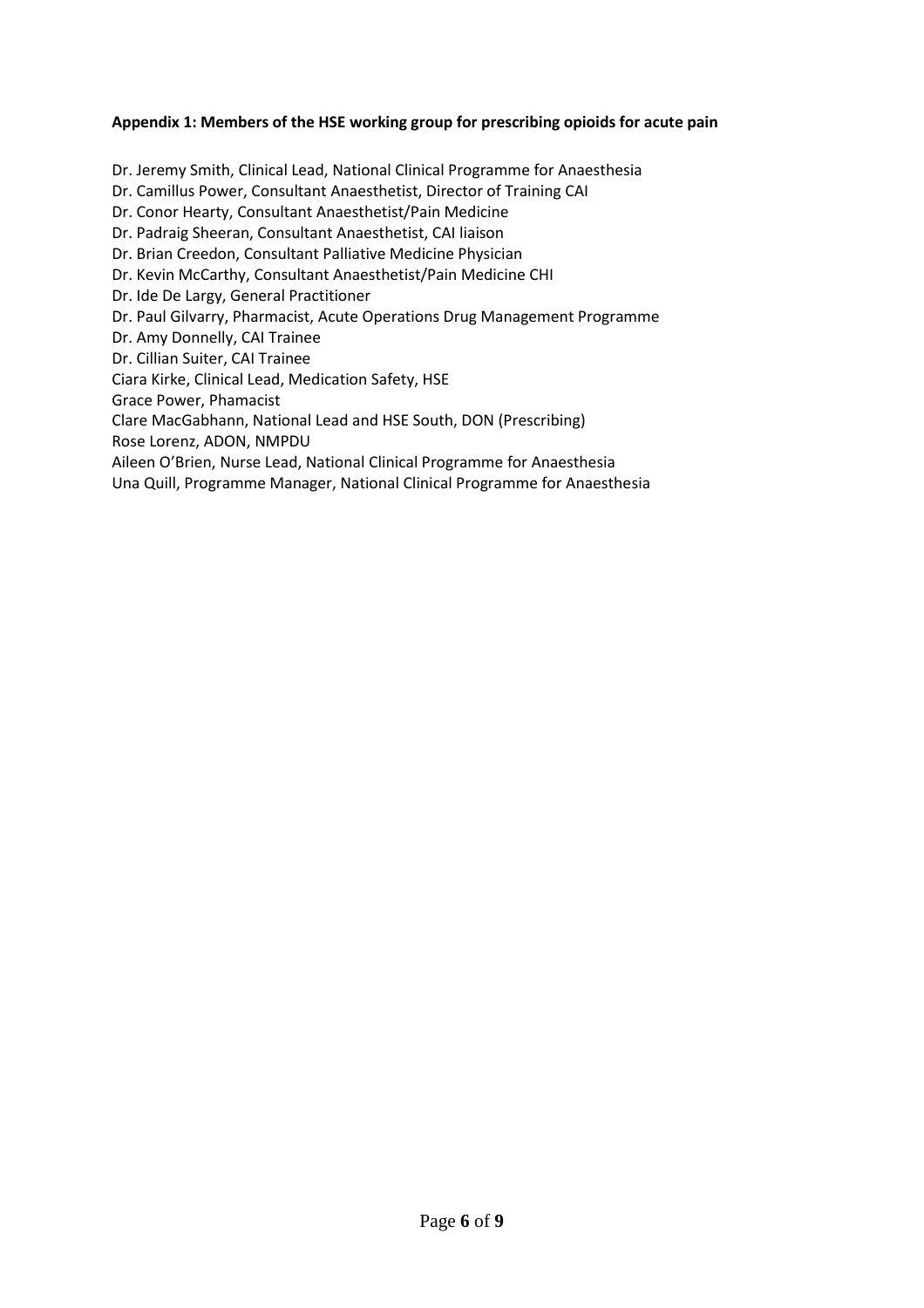| 1. | <b>Education &amp; Training</b>  | Mandatory NCHD training/education.                                                              |
|----|----------------------------------|-------------------------------------------------------------------------------------------------|
|    |                                  | Prescriber training to be 'signed off' prior to commencement of                                 |
|    |                                  | prescribing opioids.                                                                            |
|    |                                  | Recommendations included in prescriber induction                                                |
|    |                                  | Pre-recorded lecture/E-learning module by expert for National use                               |
|    |                                  | with nominated local expert to answer questions and advise on                                   |
|    |                                  | local variance.                                                                                 |
|    |                                  |                                                                                                 |
| 2. | <b>Patient Information</b>       | To promote opioid stewardship by educating patients on benefits                                 |
|    |                                  | and risks.                                                                                      |
|    |                                  | Printable document & online information.                                                        |
|    |                                  | Collaboration with UK multidisciplinary group in progress                                       |
|    |                                  | Discharge Patient Information Leaflet                                                           |
| 3. | <b>Duration of Prescription</b>  | 4-day rule for prescription of opioids is recommended. Exceptions                               |
|    |                                  | for complex patients/those in need of tapering dose, certain                                    |
|    |                                  | surgical procedures. This may include certain orthopaedic                                       |
|    |                                  | operations, operations on the abdominal or thoracic cavity (e.g.,                               |
|    |                                  | Open Reduction Internal Fixation of orthopaedic fractures or joint                              |
|    |                                  | replacement, open Aortic Aneurysm Repair, Lung Lobectomy).                                      |
|    |                                  | Copy of the discharge prescription should be sent to patient's GP.                              |
|    |                                  |                                                                                                 |
|    | 4. Slow Release Opioids not      | Should not be used routinely for pain relief in the setting of acute                            |
|    | indicated routinely              | non-cancer pain. Unless in strictly monitored and specific                                      |
|    |                                  | setting/complex patients.                                                                       |
|    | 5. Collection of Excess Drugs    | The existing safe disposal of medications in community                                          |
|    |                                  |                                                                                                 |
|    |                                  | pharmacies processes needs to be communicated to patients as                                    |
|    |                                  | part of their discharge information.                                                            |
| 6. | <b>Electronic Prescribing</b>    | We would recommend electronic prescribing as a safer option.                                    |
|    |                                  | This would facilitate audit and tracking. It is noted that this has                             |
|    |                                  | resource implications.                                                                          |
| 7. | <b>Central Reference/Contact</b> | To review patient experience & respond if uncontrolled pain.                                    |
|    | Point                            | As part of discharge information, patients need to be informed                                  |
|    |                                  | who to contact if their pain is not controlled satisfactorily with                              |
|    |                                  | over the counter medication (OTC) after their prescription has                                  |
|    |                                  | concluded. This cannot be simply the GP unless by prior                                         |
|    |                                  | agreement.                                                                                      |
|    |                                  | <b>Resource implications</b>                                                                    |
|    |                                  | Acute pain service. Longer-term need for transitional pain service.                             |
| 8. | <b>Complex Patients</b>          | Mandatory opioid discharge plan with clear line of responsibility<br>for follow-up if required. |

**Appendix 2: Working group recommendations for opioid prescribing for acute non-cancer pain**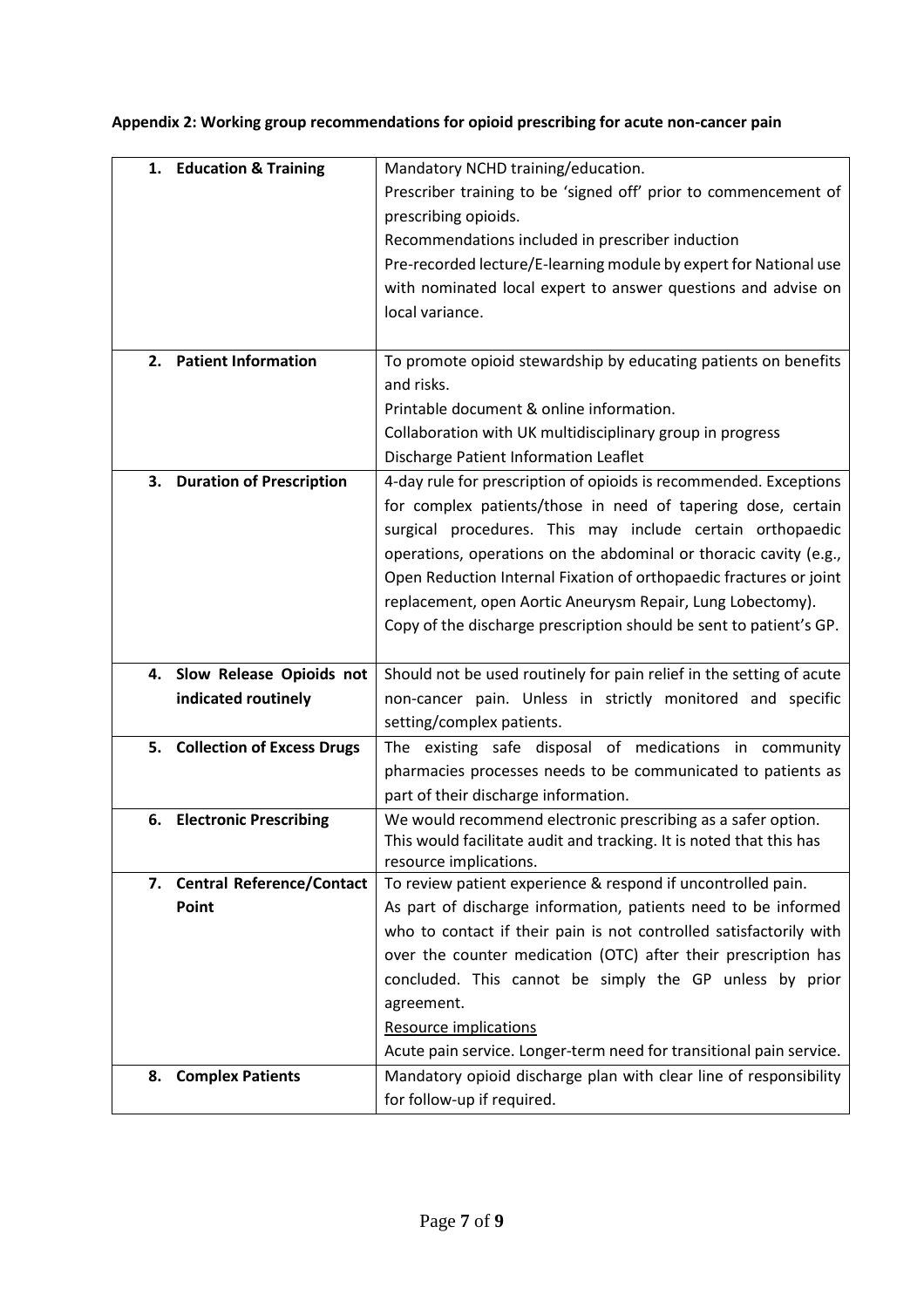# **References:**

1: Hah JM, Bateman BT, Ratliff J, Curtin C, Sun E. Chronic opioid use after surgery: implications for perioperative management in the face of the opioid epidemic. *Anesthesia and Analgesia* 2017; **125**: 1733– 40.

2: HSE PCRS Data Sources. Annual reports[. https://www.sspcrs.ie/portal/annual-reporting.](https://www.sspcrs.ie/portal/annual-reporting)

(Accessed 30/12/20)

3: US National Survey on Drug Use and Health.

[https://www.samhsa.gov/data/sites/default/files/cbhsq-](https://www.samhsa.gov/data/sites/default/files/cbhsq-reports/NSDUHMethodsSummDefs2018/NSDUHMethodsSummDefs2018.htm)

[reports/NSDUHMethodsSummDefs2018/NSDUHMethodsSummDefs2018.htm](https://www.samhsa.gov/data/sites/default/files/cbhsq-reports/NSDUHMethodsSummDefs2018/NSDUHMethodsSummDefs2018.htm) (Accessed 02/01/21) 4:Levy. N, *et al.* An international multidisciplinary consensus statement on the prevention of opioidrelated harm in adult surgical patients. *Anaesthesia, 2020. <https://doi.org/10.1111/anae.15262> (Accessed 15/12/20)*

5:Consensus statement for the prescription of pain medications at discharge after elective adult surgery. *Canadian Journal of pain. 2020.*

*<https://www.tandfonline.com/doi/full/10.1080/24740527.2020.1724775> (accessed 15/12/20)*

*6:* HSE PCRS Data Sources. Annual reports[. https://www.sspcrs.ie/portal/annual-reporting.](https://www.sspcrs.ie/portal/annual-reporting) (Accessed 30/12/20)

*7: OECD: Urgent action needed to address growing opioid crisis. <https://www.oecd.org/newsroom/urgent-action-needed-to-address-growing-opioid-crisis.htm> (Accessed 31/12/20)*

*8: HRB National Drugs Library (2019) Opiates: the Irish situation.* [www.drugsandalcohol.ie/17313](http://www.drugsandalcohol.ie/17313) (Accessed 01/01/21)

9: US Department of Health and Human Services.

[https://www.hhs.gov/about/news/2017/10/26/hhs-acting-secretary-declares-public-health-](https://www.hhs.gov/about/news/2017/10/26/hhs-acting-secretary-declares-public-health-emergency-address-national-opioid-crisis.html)

[emergency-address-national-opioid-crisis.html](https://www.hhs.gov/about/news/2017/10/26/hhs-acting-secretary-declares-public-health-emergency-address-national-opioid-crisis.html) (Accessed 01/01/21)

10: NCPA/HPO Annual Report 2018.

https://www.hse.ie/eng/about/who/cspd/ncps/anaesthesia/resources/ncpa-hpo-annual-report-2018.pdf Accessed 31/12/20

11: Shah A, Hayes CJ, Martin BC. Characteristics of initial prescription episodes and likelihood of long‐ term opioid use – United States, 2006–2015. *Morbidity and Mortality Weekly Report* 2017; **66**: 265– 9

12: Levy N, Mills P. Controlled-release opioids cause harm and should be avoided in management of postoperative pain in opioid naive patients. *British Journal of Anaesthesia* 2019; **122**: e86– 90

13: Dowell D, Haegerich TM, Chou R. CDC Guideline for prescribing opioids for chronic pain–United States, 2016. *Journal of the American Medical Association* 2016; **315**: 1624– 45

14: Australian and New Zealand College of Anaesthetists and Faculty of Pain Medicine. Position statement on the use of slow-release opioid preparations in the treatment of acute pain, 2018 [https://www.anzca.edu.au/search-results?searchtext=slow-](https://www.anzca.edu.au/search-results?searchtext=slow-release+opioid+preparations+acute&searchmode=anyword&smartsearchfilter)

[release+opioid+preparations+acute&searchmode=anyword&smartsearchfilter](https://www.anzca.edu.au/search-results?searchtext=slow-release+opioid+preparations+acute&searchmode=anyword&smartsearchfilter) (Accessed15/12/20)

15: US Food & Drug Administration. Extended‐release (ER) and long‐acting (LA) opioid analgesics risk evaluation and mitigation strategy (REMS), 2012. [https://www.accessdata.fda.gov/drugsatfda\\_docs/label/2012/OpioidREMJuly2012.pdf](https://www.accessdata.fda.gov/drugsatfda_docs/label/2012/OpioidREMJuly2012.pdf) (Accessed 15/12/20)

16: Howard R, Fry B, Gunaseelan V, et al. Association of opioid prescribing with opioid consumption after surgery in Michigan. *Journal of the American Medical Association Surgery* 2019; **154**: e184234